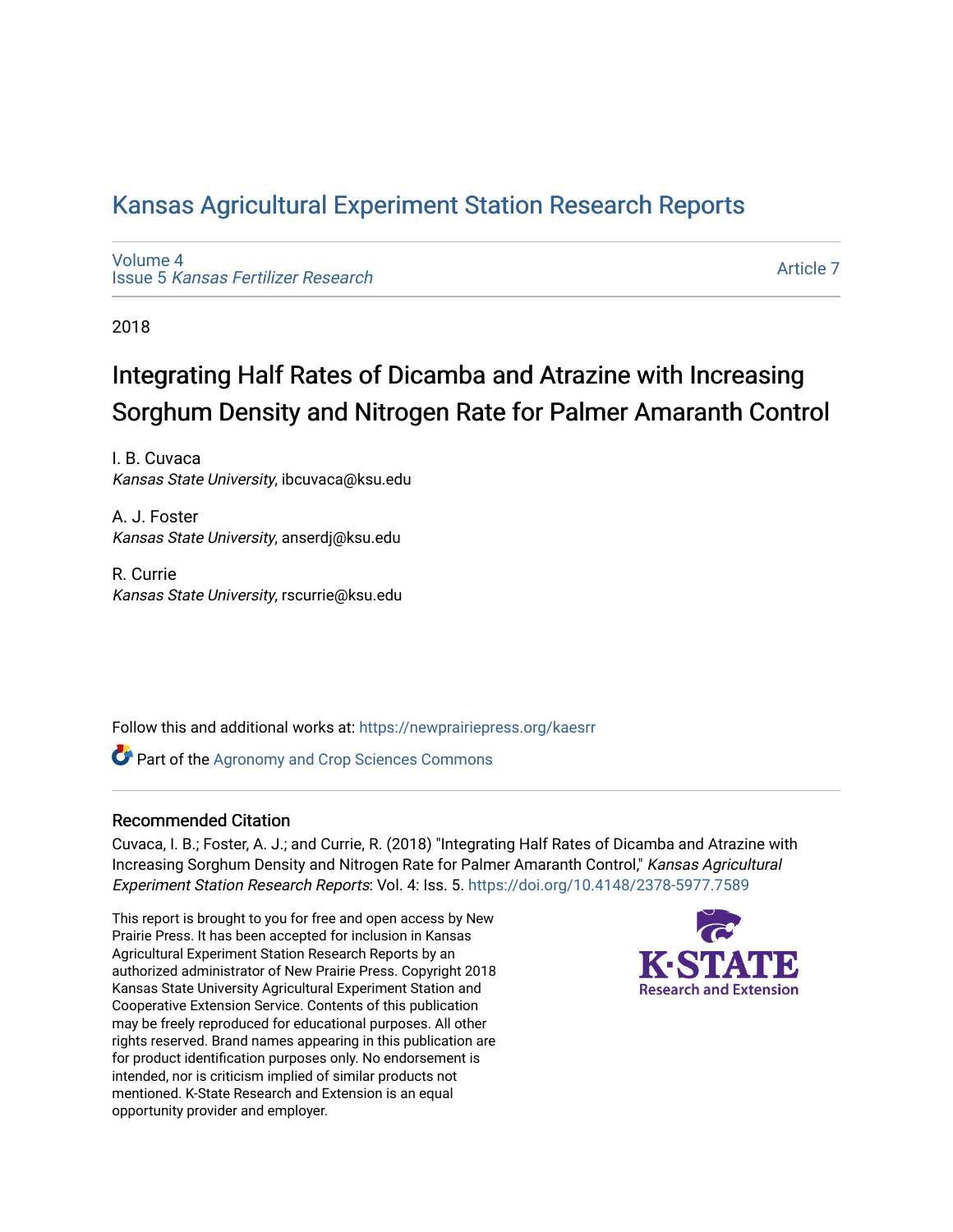### Integrating Half Rates of Dicamba and Atrazine with Increasing Sorghum Density and Nitrogen Rate for Palmer Amaranth Control

### Abstract

Sorghum is an important crop in Kansas. However, in-season weed control options for sorghum are limited. This limitation is exacerbated by Palmer amaranth season-long interference and resistance to multiple herbicide modes of action.

This 2-year study investigated the ability of a contrasting combination of cultural and chemical practices to control Palmer amaranth while maintaining or improving sorghum grain yield. Particular research emphasis was to evaluate the effect(s) of integrating half rates of dicamba and atrazine applied as PRE with increasing sorghum density and nitrogen rate on Palmer amaranth control and grain yield in an irrigated environment.

### Keywords

Dicamba, Atrazine, sorghum, Palmer amaranth, nitrogen rates

### Creative Commons License



This work is licensed under a [Creative Commons Attribution 4.0 License](https://creativecommons.org/licenses/by/4.0/).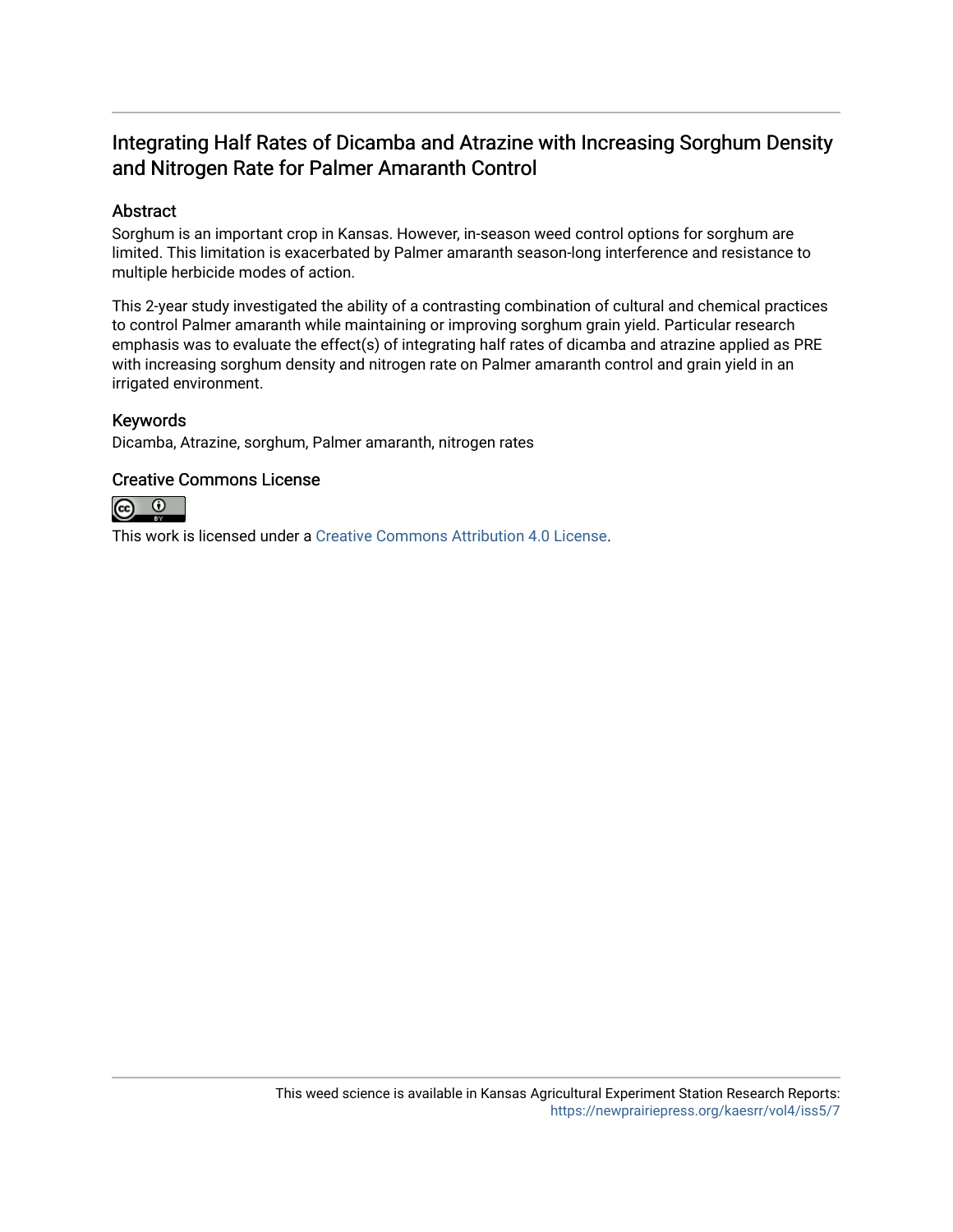

Kansas Fertilizer Research 2018



# Integrating Half Rates of Dicamba and Atrazine with Increasing Sorghum Density and Nitrogen Rate for Palmer Amaranth Control

*I.B. Cuvaca, A.J. Foster, and R.S. Currie*

### Summary

In-season weed control options for grain sorghum (*Sorghum bicolor*) are limited. Palmer amaranth (*Amaranthus palmeri*) can significantly reduce sorghum yield. Integrating half rates of dicamba and atrazine with increasing sorghum density and nitrogen rate could speed up canopy closure and therefore suppress Palmer amaranth (PA). A study was conducted at the Southwest Research-Extension Center near Garden City, KS from 2016 to 2017 to determine if PA could be suppressed with half-rates of dicamba and atrazine applied as preemergent (PRE) with increasing sorghum density (60,000, 90,000, and 120,000 seeds/a), and nitrogen rate (0, 100, and 200 lb/a). Sorghum grain yield was reduced by about 40% with the integration of increased sorghum density and nitrogen rate with half rates of dicamba and atrazine. Therefore, integrating half-rates of dicamba and atrazine applied as PRE with increasing sorghum density and nitrogen rate may not be an effective strategy for Palmer amaranth control.

### Introduction

Sorghum is an important crop in Kansas. However, in-season weed control options for sorghum are limited. Season-long interference by Palmer amaranth exacerbates the limitation, due to PA's resistance to multiple herbicides that have different modes of action.

This 2-year study investigated the ability of a contrasting combination of cultural and chemical practices to control Palmer amaranth while maintaining or improving sorghum grain yield. Particular research emphasis was to evaluate the effect(s) of integrating half-rates of dicamba and atrazine applied as PRE with increasing sorghum density and nitrogen rate on PA control and grain yield in an irrigated environment.

### Procedures

### *Experimental Site*

Field experiments were conducted at the Southwest Research-Extension Center, near Garden City, KS, in 2016 and 2017. The soil at the site was predominantly Richfield silt loam (fine, montmorillonitic, mesic Aridic Argiustoll).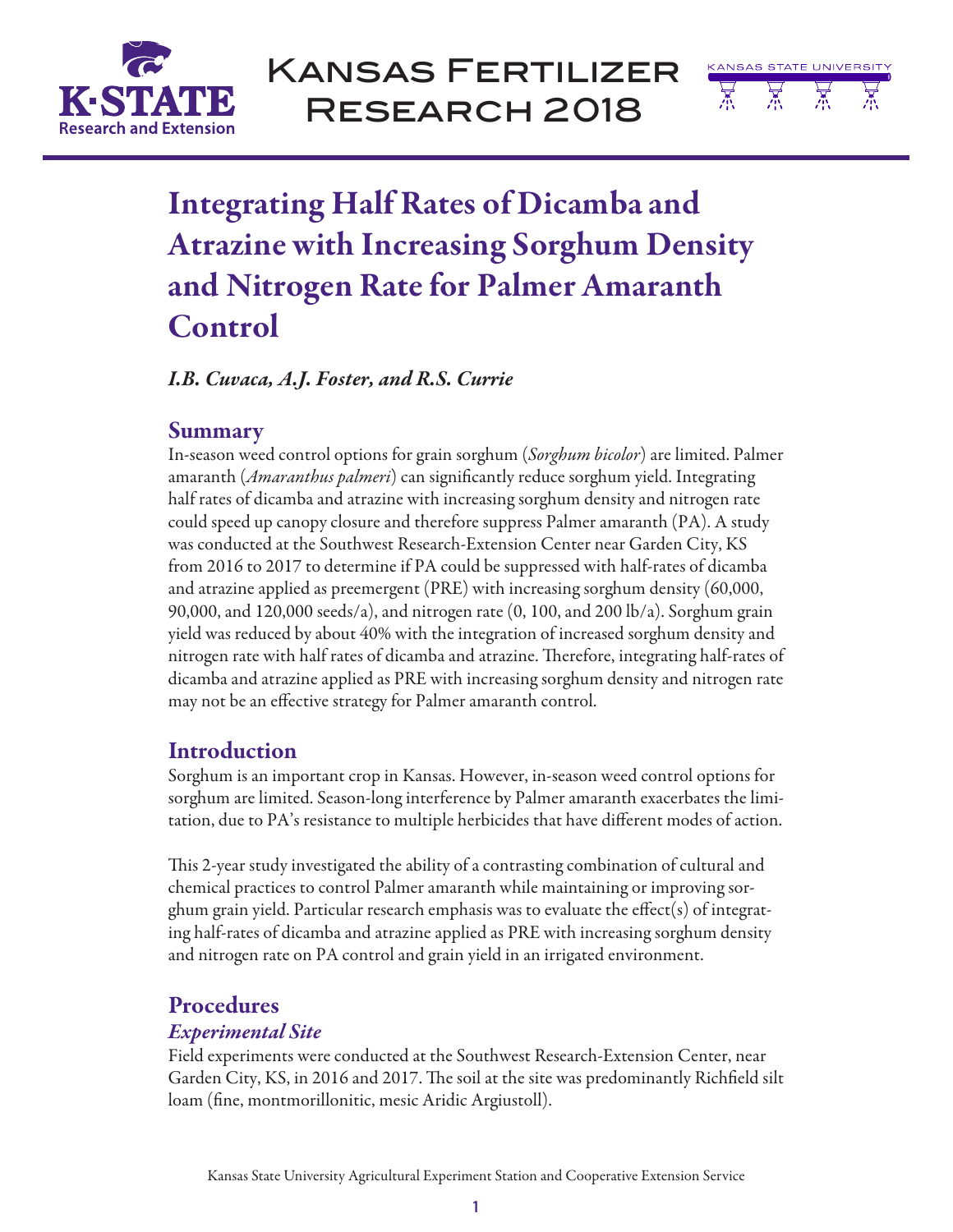### *Experimental Design*

Three planting densities (60,000, 90,000, and 120,000 seeds/a), three nitrogen rates (0, 100, and 200 lb/a), and two in-season weed control levels (weedy vs. weed free) were evaluated for their ability to control Palmer amaranth while maintaining grain yield of sorghum using a completely randomized block design with split-split plot arrangement and four replicates. Planting density, nitrogen rate, and in-season weed control were treated as the main plot, sub-plot, and sub-sub plot factors, respectively.

### *Plot Establishment and Management*

Experimental plots were established using a John Deere planter in a field with a natural infestation of Palmer amaranth. Each sub-sub plot was planted to 4 rows of sorghum at 22.5 ft (2016) or 35 ft (2017) long. The field was disked and field cultivated to assure a weed-free seedbed at planting. Sorghum, "DK 3707," was planted on June 20, 2016, and May 24, 2017, in rows 30 in. apart, and 0.5 lb/a dicamba tank-mixed with 2 lb/a atrazine + .25% v/v Induce (surfactant) was sprayed across all plots at the spike stage or after sorghum had sprouted, but prior to sorghum emergence to avoid potential injury from the herbicide. No other weed species but Palmer amaranth was allowed to grow within the plots to avoid unwanted sources of variation. Further, hand-pulling and hoeing were done as necessary in plots assigned for in-season weed control. Irrigation was supplied to meet 120% of crop evapotranspiration. Sorghum was harvested at physiological maturity and yields were adjusted to 13% grain moisture.

### *Data Collection*

Yield and other parameters including sorghum height and headcount, and Palmer amaranth number, height, and biomass were estimated from the two central rows. Only grain yield will be presented in this report.

#### *Data Analysis*

Data were analyzed using SAS version 9.3 (SAS Institute Inc., Cary, NC).

### Results

Nitrogen rate and seeding rate did not affect sorghum yield independently or in combination. Controlling Palmer amaranth in plots increased sorghum yield by 50 bu/a (56%) in 2017 and 35 bu/a (32%) in 2016 (Figure 1).

#### *Conclusion*

In both years of the study, Palmer amaranth reduced sorghum yield by an average of about 40%. Clearly, integration of greater sorghum density (>60,000 seeds/a) in conjunction with increased N rate and half rates of dicamba and atrazine is not an effective strategy to control Palmer amaranth.